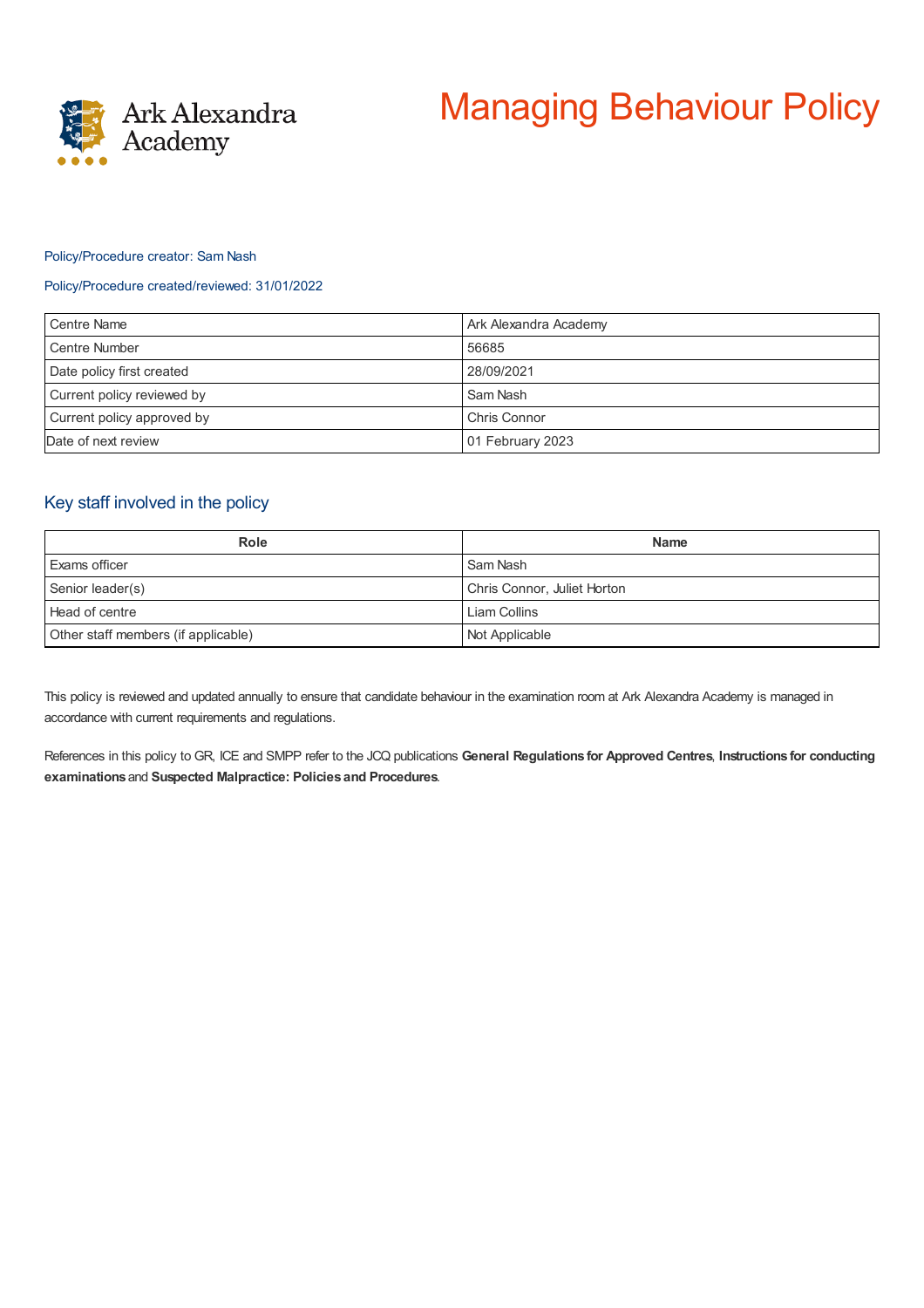# Purpose of the policy

The purpose of this policy is to confirm that candidate behaviour in the examination room at Ark Alexandra Academy is managed in line with JCQ regulations.

# 1. Briefing candidates

To ensure candidates are aware of the standard of behaviour that is required in the examination room, Ark Alexandra Academy will:

- ensure the JCQ **Information for candidates** (coursework, non-examination assessments, on-screen tests, social media and written examinations) is distributed to all candidates whether electronically or in hard copy format prior to assessments and/or examinations taking place (GR 5.8)
- ensure candidates are also made aware of the content of the JCQ **Unauthorised items** and **Warning to candidates** posters (GR 5.8)
- prior to assessments and/or examinations taking place, ensure candidates are briefed on what they must and must not do when sitting written examinations and/or on-screen tests, and when producing coursework and/or non-examination assessments (GR 5.8)

At Ark Alexandra Academy candidates are made aware of JCQ information/briefed by:

Issue of a Student Handbook Assembly led by Head of Year

# 2. Candidate malpractice

- Inappropriate behaviour by a candidate in the examination room is deemed 'candidate malpractice'
- (updated 2021/22) 'Candidate malpractice' means malpractice by a candidate in connection with any examination or assessment, including the preparation and authentication of any controlled assessments, coursework or non-examination assessments, the presentation of any practical work, the compilation of portfolios of assessment evidence and the writing of any examination paper (SMPP, Definitions)
- 'Malpractice', means any act, default or practice which is a breach of the Regulations (SMPP, Definitions)
- Failure by a centre to notify, investigate and report to an awarding body all allegations of malpractice or suspected malpractice constitutes malpractice in itself (SMPP, Definitions, Malpractice)
- Suspected malpractice means all alleged or suspected incidents of malpractice (SMPP, Definitions)

Examples of inappropriate behaviour/actions that constitute 'candidate malpractice' are provided in the final section of this policy.

## 3. Instructions for conducting examinations - Malpractice in the examination room

The following requirements are applied at Ark Alexandra Academy:

- Where a candidate is being disruptive, the invigilator must warn the candidate that he/she may be removed from the examination room. The candidate must also be warned that the awarding body will be informed and may decide to penalise them, which could include disqualification (ICE 24.1)
- The head of centre must report to the awarding body immediately all cases of suspected or actual malpractice in connection with the examination (ICE 24.3)
- Form JCQ/M1 **Report of suspected candidate malpractice** must be completed (ICE 24.3)
- The head of centre has the authority to remove a candidate from the examination room but should only do so if the candidate would disrupt others by remaining in the room (ICE 24.3)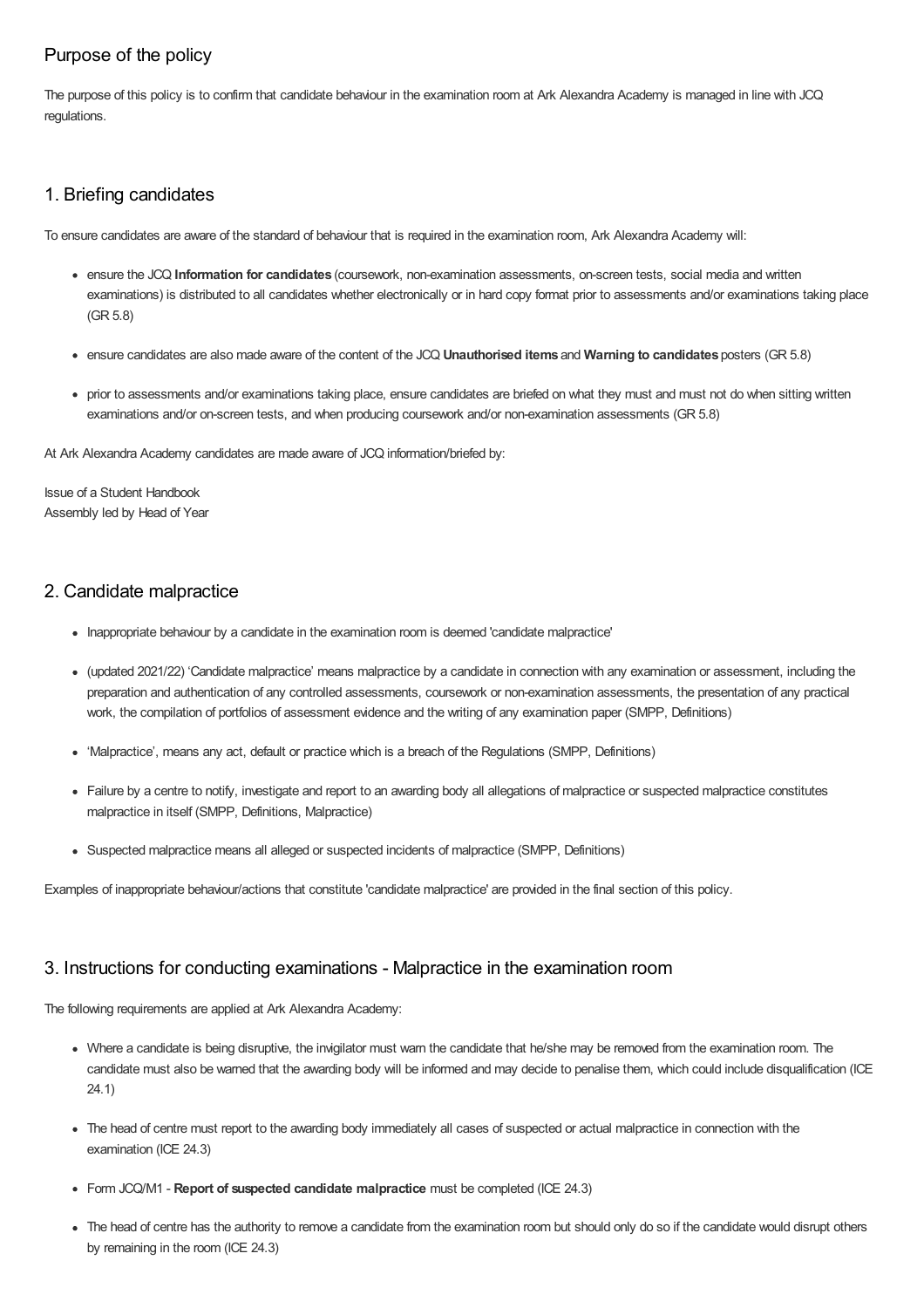- Where candidates commit malpractice, the awarding body may decide to penalise them, which could include disqualification. Candidates should be warned of the possible penalties an awarding body may apply as detailed in the JCQ publication **Suspected Malpractice: Policies and Procedures** (ICE 24.5)
- In cases of suspected malpractice, examination scripts must be packed as normal and Form JCQ/M1 must be submitted separately to the relevant awarding body (ICE 24.6)

Additional information:

Not applicable

# 4. Roles and Responsibilities

#### **The role of the invigilator**

- Be vigilant and remain aware of incidents or emerging situations, looking out for malpractice (ICE 20.2)
- Warn a disruptive candidate that he/she may be removed from the examination room (ICE 24.1)
- Record what has happened and actions taken on the exam room incident log (ICE 24.1)

#### Additional responsibilities:

#### Not applicable

#### **The role of the examsoffice/officer**

- Ensure that the JCQ Information for candidates documents (coursework, non-examination assessments, on-screen tests, social media and written examinations) are distributed to all candidates prior to assessments and/or examinations taking place and that candidates are also be made aware of the content of the JCQ **Unauthorised items** and **Warning to candidates** posters (GR 5.8)
- Ensure the JCQ **Unauthorised items** and **Warning to candidates** posters are displayed in a prominent place for all candidates to see prior to entering the examination room (GR 5.8)
- Where a candidate is being/has been disruptive in the examination room, warn the candidate that the awarding body will be informed and may decide to penalise them, which could include disqualification (ICE 24.1)

Additional responsibilities:

Not applicable

#### **The role of the head of centre**

- Where a candidate is seriously disrupting others, makes the decision to remove the candidate from the examination room (ICE 24.3)
- Report to the awarding body immediately all cases of suspected or actual malpractice in connection with the examination by completing form JCQ/M1 (ICE 24.3)

Additional responsibilities:

Not applicable

#### **The role of the senior leader**

- Ensure support is provided for the exams officer and invigilators when dealing with disruptive candidates in examination rooms
- Ensure that internal disciplinary procedures relating to candidate behaviour are instigated, when appropriate

Additional responsibilities: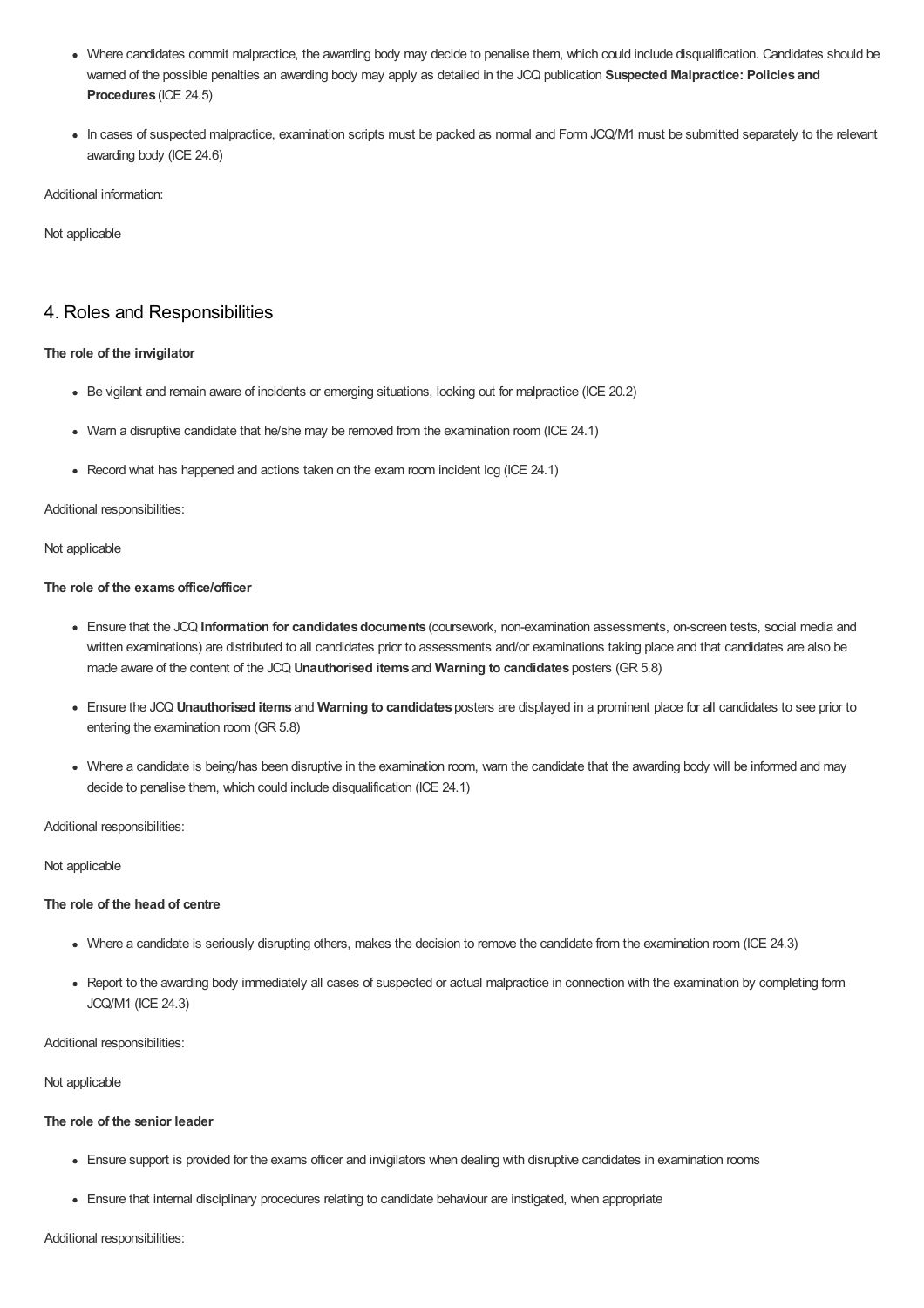## Examples of 'candidate malpractice'

• These include:

**Introduction of unauthorised material into the examination room**

Own blank paper

- used for rough work
- used for final answers

Calculators, dictionaries (when prohibited)

- not used
- used or attempted to use

Bringing into the examination room notes in the wrong format or prohibited annotations

- notes/annotations go beyond what is permitted but do not give an advantage; notes irrelevant to subject
- notes/annotations are relevant and give an unfair advantage
- notes/annotations introduced in a deliberate attempt to gain an advantage

(updated 2021/22) Unauthorised notes, study guides and personal organisers

- content irrelevant to subject
- content relevant to subject
- relevant to subject and evidence of use

Mobile phone or similar electronic devices (including iPod, PM3/4 player, memory sticks, Smartphone, Smartwatch)

- not in the candidate's possession but make a noise in the examination room
- in the candidate's possession but no evidence of being used by the candidate
- in the candidate's possession and evidence of being used by the candidate

(updated 2021/22) Watches (not Smartwatches)

• in candidate's possession

#### **Breaches of examination conditions**

A breach of the instructions or advice of an invigilator, supervisor, or the awarding body in relation to the examination rules and regulations

- minor non-compliance: e.g. sitting in a non-designated seat; continuing to write for a short period after being told to stop
- major non-compliance: e.g. refusing to move to a designated seat; significant amount of writing after being told to stop
- related non-compliance

Failing to abide by the conditions of supervision designed to maintain the security and integrity of the examinations

- leaving examination early (no loss of integrity); removing script from the examination room, but evidence of the integrity was maintained
- removing script from examination room but with no proof that the script is safe; taking home materials
- deliberately breaking a timetable clash supervision arrangement; removing script from the examination room and with proof that the script has been tampered with; leaving examination room early so integrity is impaired